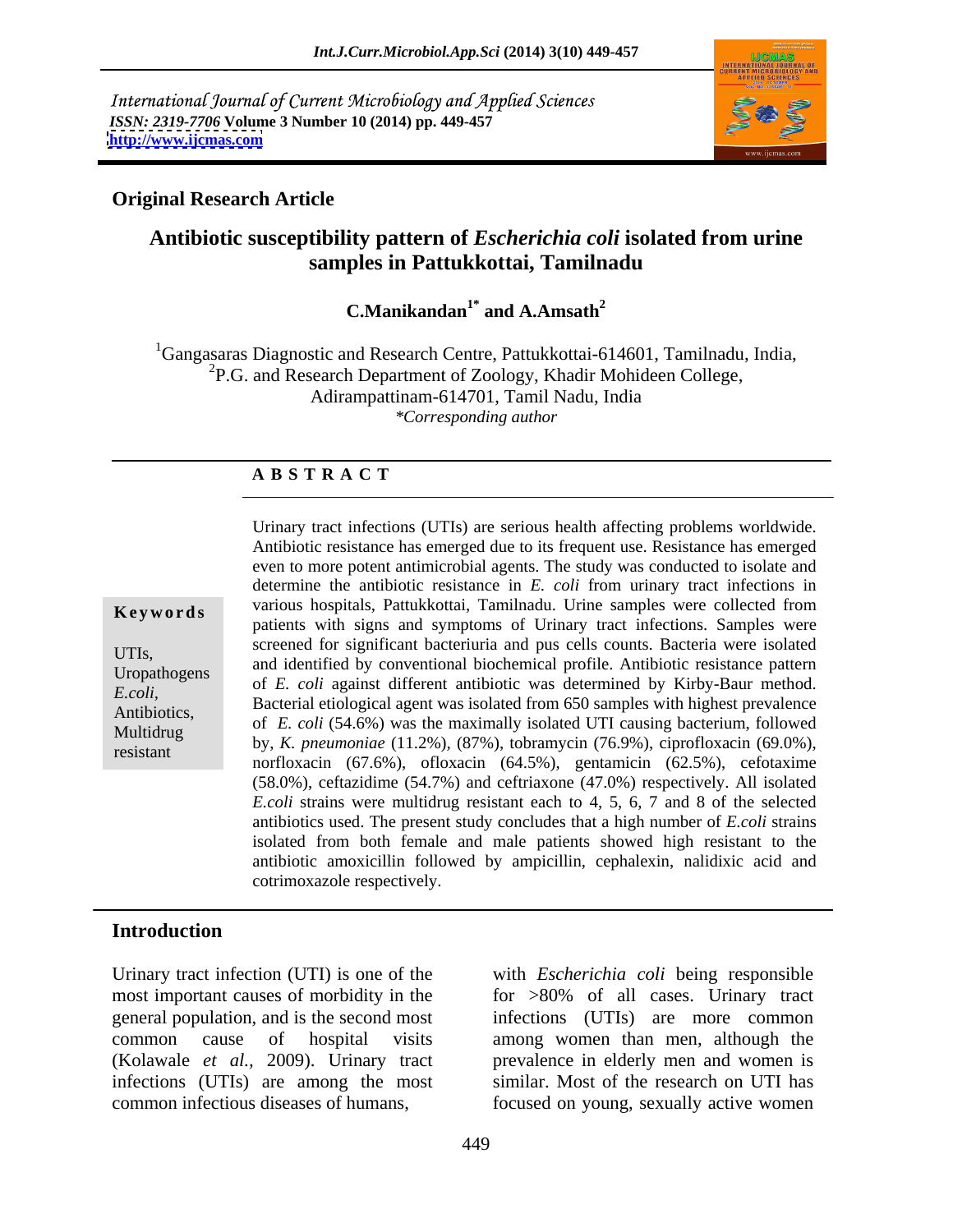who are at high risk for developing an conducted for a period of 18 months from infection (Harrington and Hooton, 2000). January 2012 to June 2013 among urinary Worldwide, about 150 million people are diagnosed with UTI each year (Gupta, in Pattukkottai. A total of 2400 urine 2001; Amin *et al.,* 2011). Urinary tract infections (UTIs) is one of the common had visited the private hospital in infectious diseases, and nearly 10% of people will experience a UTI during their life-time. UTI is the leading cause of tentatively as symptoms of urinary tract morbidity and health care expenditures in infections (UTIs). The consulting doctors persons of all the ages (Prabhu and had then referred the patients to the Selvaraj, 2012). Gangasaras Diagnostic and Research

*Escherichia coli* are a bacterium commonly found in the large intestine of purpose of making definite diagnosis. humans and other warm blooded Recruited patients were instructed on how animals. *Escherichia coli,* the most to collect the samples. The specimens prevalent facultative Gram-negative were processed according to standard bacillus in the human fecal flora, usually bacteriological methods and identified by inhabit the colon as an innocuous commensal. Strains of *E.coli* that cause disease outside of the gastrointestinal tract **Confirmation of significant bacterial** are referred to as extraintestinal **count by microscopy:** All samples that pathogenic *E.coli* (ExPEC) and are recorded significant bacterial counts were divided into uropathogenic *E.coli* (UPEC) strains causing neonatal meningitis and detect presence of five pus cells per high septicemic *E.coli*. UPEC is the most power focus using X40 objective common pathotype of ExPEC and is found microscopically. All samples that were in patients with urinary tract infections positive for significant bacterial count and (Katouli, 2010). also recorded five pus cells and above

The infection of urinary tract by Similarly presence of bacteria, casts, *Escherichia coli* are important and serious crystals, RBCs was noted. Another drop of problems in the clinical field. Moreover uncentrifuged urine sample was placed on the bacterial urinary tract infection is the a clean slide and was allowed to air dry. common danger disease in Pattukkottai area. Therefore, the present investigations were undertaken to study the prevalence of at least one organism per field was and antibacterial susceptibilities of *Escherichia coli* isolated from patients with urinary tract infections in **Urine nitrite:** The use of dipstick

**Specimen collection:** The study was that cause of the UTI is a Gram negative

tract infection patients in various hospitals samples were collected from patients who Pattukkottai area to see doctors with various complaints which were diagnosed Centre for urine mcs (microscopy, culture and sensitivity) investigation for the standard conventional methods.

subjected to urine microscopy test to were then cultured on laboratory media. This smear was Gram stained and examined under oil immersion. Presence considered significant.

Pattukkottai area, Tamil Nadu, India. designed to detect the presence of urine **Materials and Methods**  used as rapid screening test for significant nitrite. The nitrate test of urine has been bacteriuria. A positive nitrite test indicates that cause of the UTI is a Gram negative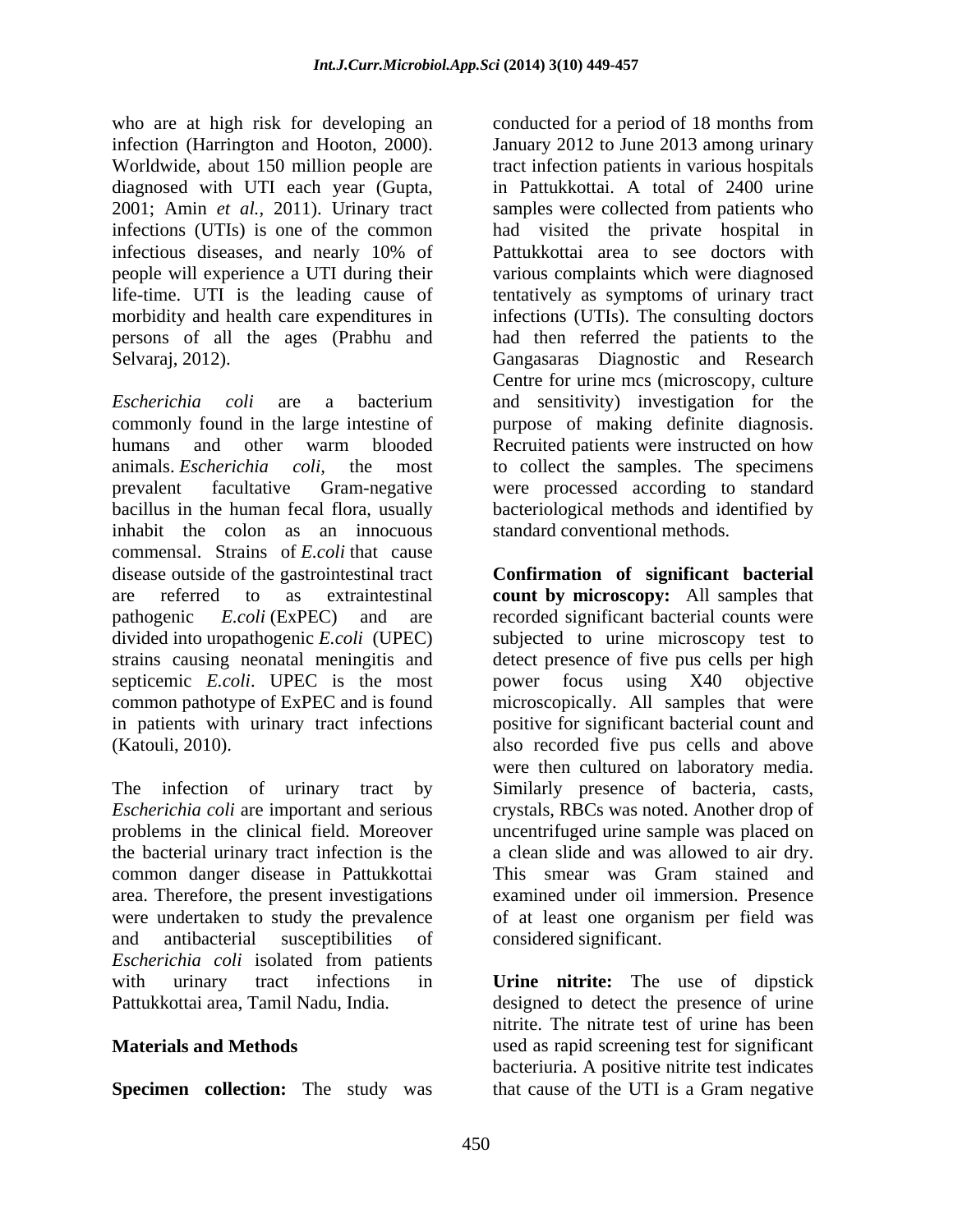organisms, a most commonly *E.coli.* The surface of the agar plate. The plates were reason for nitrites existence in the allowed to dry before applying antibiotic presence of UTI is due to a bacterial disc. The antimicrobial discs were placed conversion of endogenous nitrates to

**Bacteriology:** Urine was mixed by of inhibition were read with metallic rulers rotating the container and was inoculated in mm and interpreted using standard zone on Nutrient agar, McConkey agar, Blood agar and UTIchrom agar. The plates were then aerobically incubated at 37°C for **Statistical analysis:** The statistical overnight. A specimen giving  $\geq 10^5$  cfu/ml<br>or forming at least 20 colonies will be or forming at least 20 colonies will be Package for Social Sciences version 17 for considered as positive for UTI. All the bacteria were isolated and identified using 2010. Descriptive analysis was done by morphological, microscopy and calculating frequencies and percentages. biochemical tests following standard Chi-square test was applied to evaluate the procedures described by Sharma (2008).

**Antibiotic susceptibility test:** Antibiotic prevalence of organism and gender, to sensitivity test was carried out by disc diffusion technique on Muller Hinton agar prevalence of organism and the age plates (Bauer *et al*., 1966). Antibiotic susceptibility testing of *Escherichia coli* was carried out by the disk diffusion  $(P \le 0.05)$ . technique using a commercially available disc. The following antibiotics such as **Results and Discussion** amoxicillin (AX, 30mcg), ampicillin (AM, 10mcg), cefotaxime (CTX, 30mcg), **Causative Agents and their Prevalence** ceftazidime (CAZ, 30mcg), ceftriaxone (CT,30mcg), cephalexin (CL,30mcg), ciprofloxacin (CIP, 5mcg), nalidixic acid ciprofloxacin (CIP, 5mcg), nalidixic acid A total of 2400 urine samples yielded 650 (NA,30mcg), norfloxacin (NX, 10mcg), (27.1%) strains of pathogens belonging to ofloxacin (OF, 5mcg), amikacin (AK, 30mcg), gentamicin (GEN, 10mcg), bacteria, four Gram-positive, and *candida*  tobramycin (TB, 10mcg), imipenem (IPM, spp., during the span of 18 months. The 10mcg), nitrofurantoin (NIT, 300mcg) and most common isolates in this study have cotrimoxazole (COT, 30mcg) were used to been the Gram negative bacilli which determine antibiotic susceptibility pattern. accounts for 85.4% of the total positive Isolated colonies were picked up from a isolates. *E.coli* (54.6%) was the maximally fresh isolation plate, inoculated on isolated UTIs causing bacterium, followed Trypticase Soya broth medium and by *K.pneumoniae* (11.2%)*, P.aeruginosa* incubated for 2 to 6 hrs at 37°C until good (10.5%)*, Proteus* spp., (6.8%)*, CONs* visible growth. A lawn of test pathogen  $(4.1\%)$ , *Enterococcus* spp.,  $(3.7\%)$ , was prepared by evenly spreading with the *Staph.saprophyticus* (2.3%)*, Enterobacter* help of a sterilized spreader onto the entire  $\qquad \qquad$  spp.,  $(1.5\%)$ , S. *aureus*  $(1.1\%)$ ,

nitrites. gently with forceps. After 16-18 hrs at equi-distance and the discs were pressed incubation of the plates at 37°C, the zone of inhibition charts.

> <sup>5</sup> cfu/ml analysis was performed with the Statistical **Statistical analysis:** The statistical Windows software and Microsoft Excel incidence of disease with gender, to observe the correlation between the observe the correlation between the groups. Significance of results calculated at 95% confidence level  $(P \le 0.05)$ .

### **Results and Discussion**

# **in UTIs**

12 species with seven Gram negative (4.1%)*, Enterococcus* spp., (3.7%), spp., (1.5%)*, S. aureus* (1.1%)*,*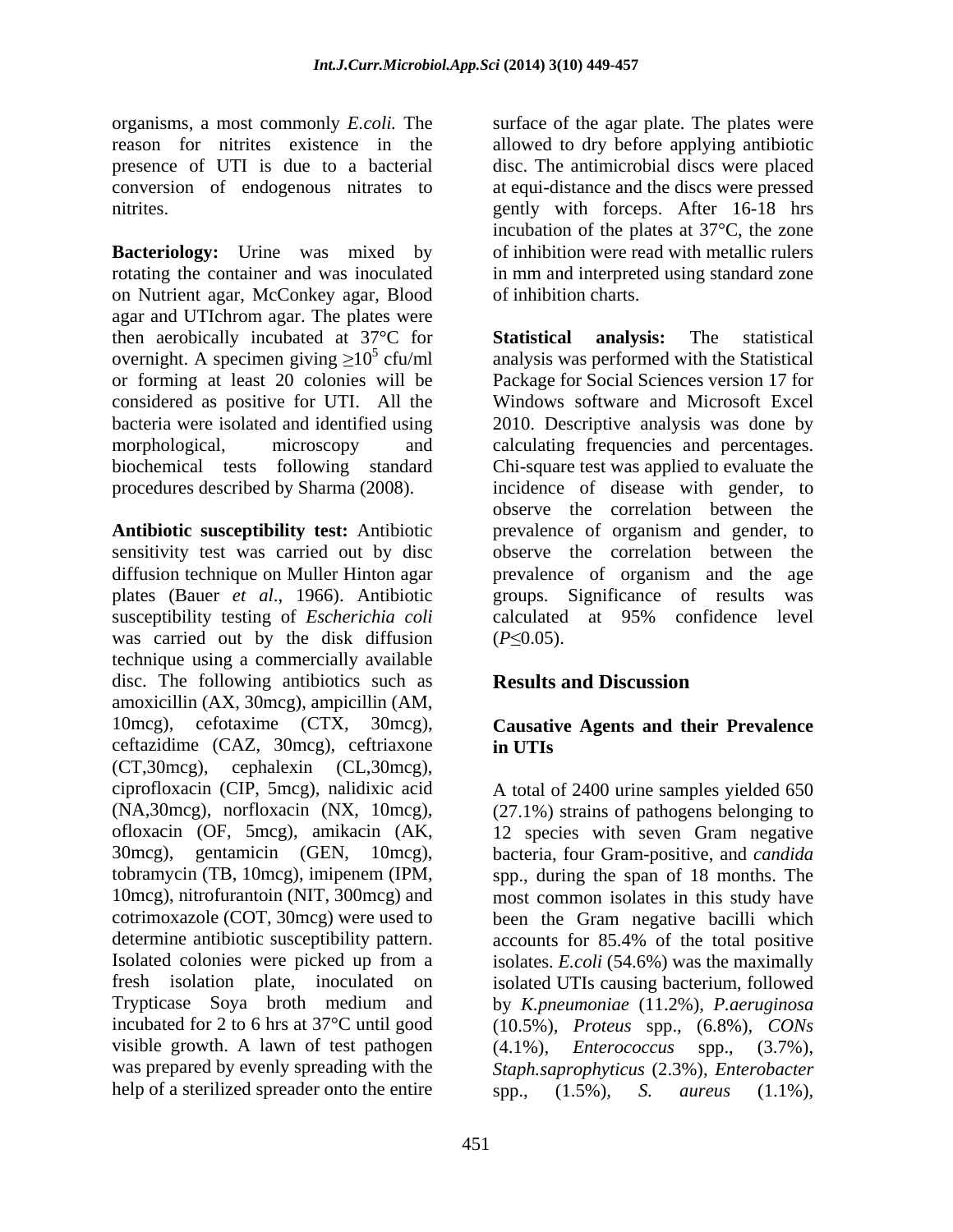*Citrobacter* spp., (0.6%)*,* and

were processed for screening of Urinary tract infection (UTI), 650  $(27.1\%, p<0.05)$   $(54.7\%)$  and ceftriaxone  $(47.0\%)$ samples were found positive for UTI. respectively. Prevalence of UTI in females (69.8%) is higher than males (30.2%) and it is Three aminoglycoside antibiotics,

predominant isolate from UTI were 355 lactam group, ampicillin (88.7%) and strains of *E.coli* (54.6%) included for this amoxicillin (91.8%) antibiotics were study. All Gram negative, raised, entire, almost equally resistant to the isolated circular, motile, lactose, glucose *E.coli*. Imipenem resistance patterns were fermenting, indole positive, methyl red 6.5% of *E.coli.* Further, the cephalosporin positive, voges-proskauer negative, citrate antibiotics, ceftriaxone (53%), ceftazidime negative and urease negative bacilli strains (45.3%) and cefotaxime (42.0%) were were identified as *Escherichia coli.* On moderately resistant and cephalexin the TSI test *E.coli* strains produced acids (88.5%) was highly resistant to species of both in butt and slant along with gas both paradiogens used. Similarly, the production. *E.coli* presumptively fluoroquinolone group, ofloxacin (35.5%), identified on Chromagar media according norfloxacin (32.4%) and ciprofloxacin to pigment reactions. *E.coli* grown on chromagar, when *E.coli* forms small, pink- acid (77.2%) were highly resistant to purple colonies. species of pathogens used. Among these

This experiment was carried out to study of two stand-alone antibiotics, the susceptibility of the bacterial isolates different 16 antibiotics. The lowest low resistance for 13% of *E.coli*. The manifested against amoxicillin (8.2%)

*Acinetobacter* spp., (0.3%). Figure 1 shows the detailed frequency of all the (22.8%), cotrimoxazole (23.7%) (Table 1; isolates identified. Figure 2), whereas more susceptibility was **Prevalence and characterization of** amikacin (88.2%) followed by *E.coli* nitrofurantoin (87%), tobramycin (76.9%), Out of total 2400 urine samples which (67.6%), ofloxacin (64.5%), gentamicin followed by ampicillin (11.3%), cephalexin (11.5%), nalidixic acid observed with imipenem (93.5%) and amikacin (88.2%) followed by ciprofloxacin (69.0%), norfloxacin (62.5%), cefotaxime (58.0%), ceftazidime (54.7%) and ceftriaxone (47.0%) respectively.

statistically significant (*P* <0.05) in amikacin (11.8%), tobramycin (23.1%) females. and gentamicin (37.5%) were moderately .<br>In the Gram negative bacilli, the most<br>In the Gram negative bacilli, the most<br>Similarly, resistance patterns of the beta-**Antibiotic susceptibility pattern** recorded to be more resistant to these collected from urine specimens toward recorded. Nitrofurantoin was found very percentage of susceptibility was resistance percent values of the Three aminoglycoside antibiotics, resistant to species of pathogens used. Similarly, resistance patterns of the betapathogens used. Similarly, the (31%) were low resistant and nalidixic four antibiotics, nalidixic acid was pathogens. Lastly, detailed antibiograms of two stand-alone antibiotics, cotrimoxazole and nitrofurantoin were low resistance for 13% of *E.coli*. The resistance percent values of the cotrimoxazole were 76.3%.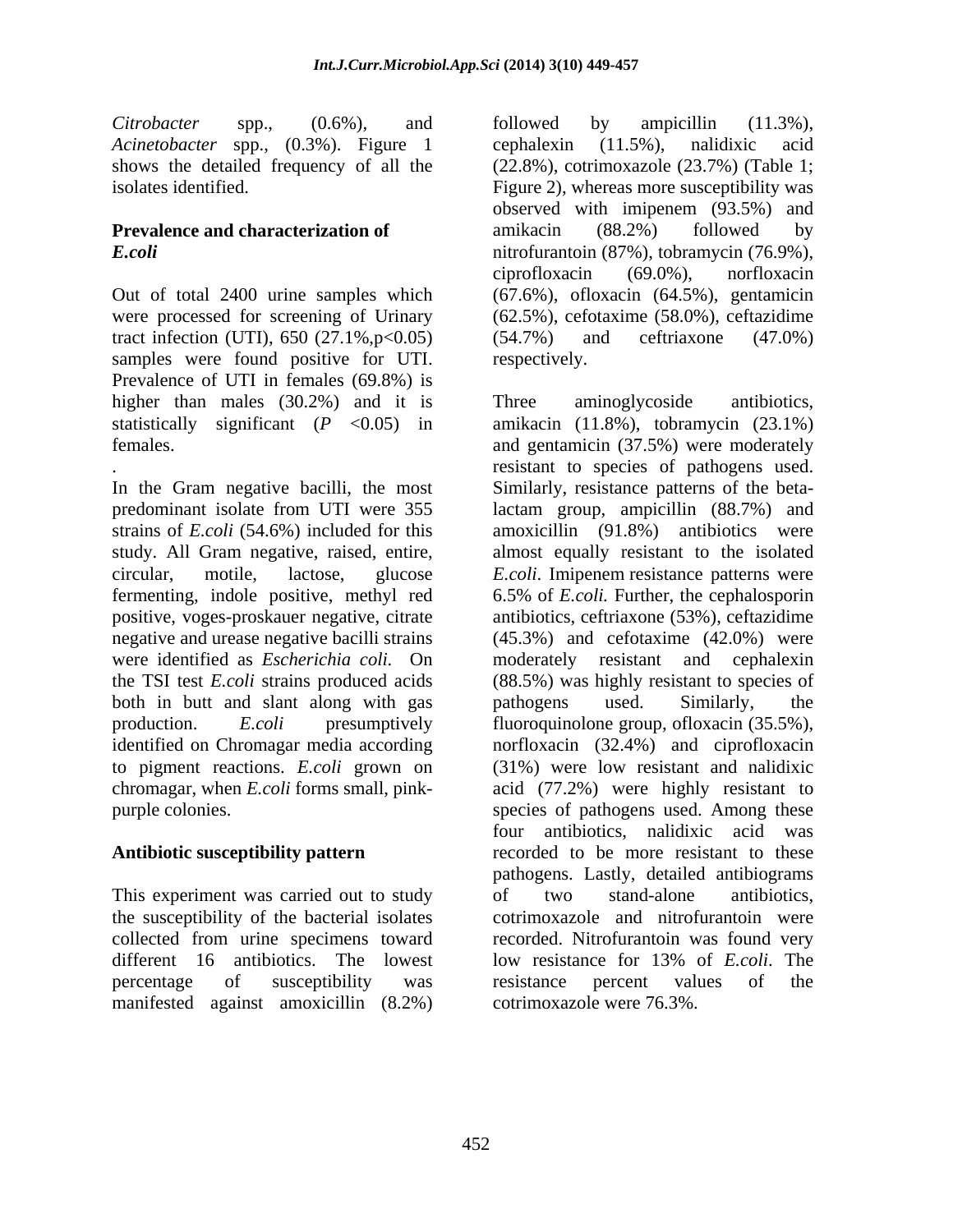*Int.J.Curr.Microbiol.App.Sci* **(2014) 3(10) 449-457**

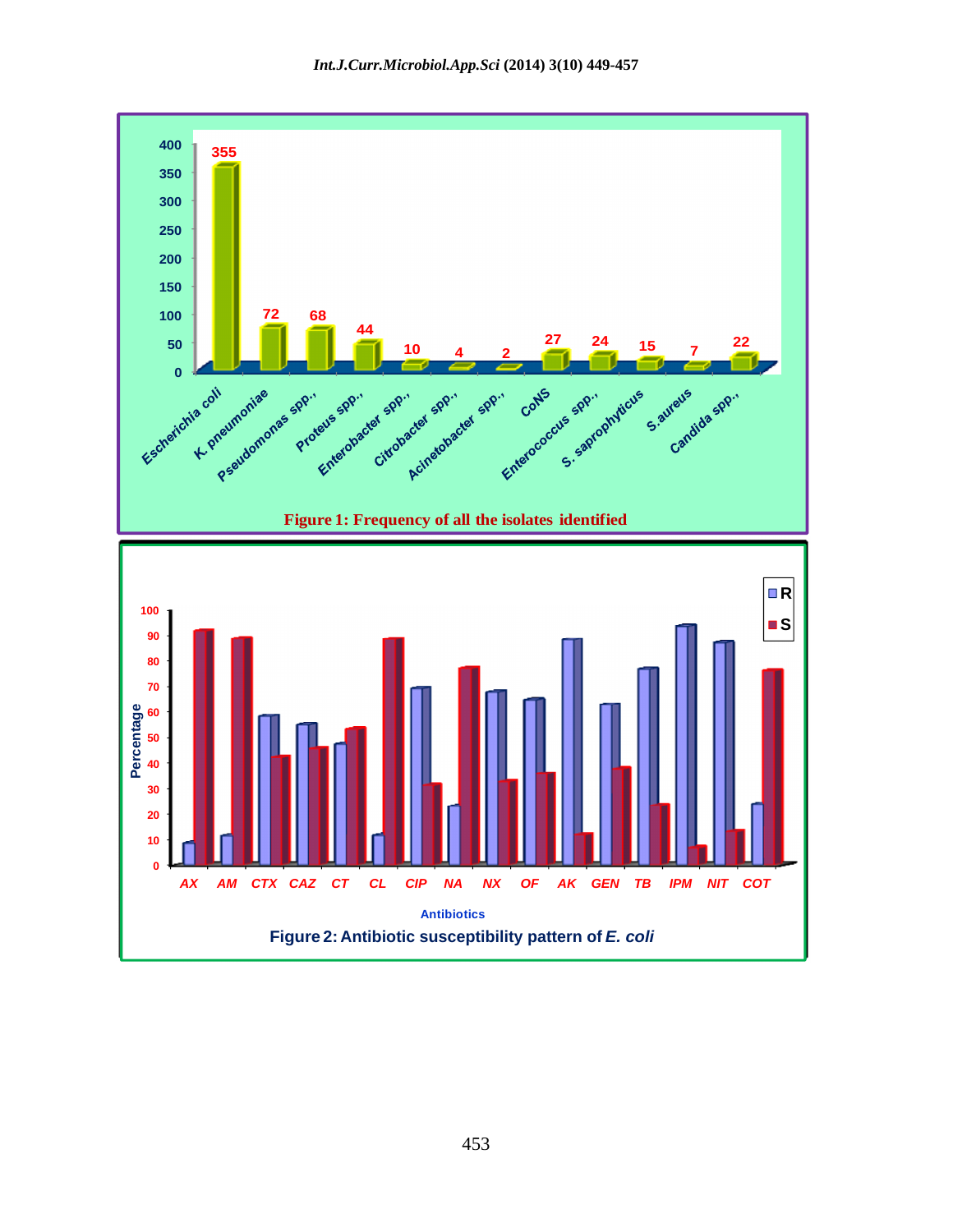| Antibiotic       | Sensitive                                    | Moderately                           | Total       | Total            |
|------------------|----------------------------------------------|--------------------------------------|-------------|------------------|
|                  | No $(\%)$                                    | Sensitive No $(\%)$ Sensitive $(\%)$ |             | Resistant No (%) |
| Amoxicillin      | 20(5.6)                                      | 9(2.6)                               | 29(8.2)     | 326(91.8)        |
| Ampicillin       | 30(8.5)                                      | 10(2.8)                              | 40(11.3)    | 315(88.7)        |
| Cefotaxime       | 190(53.5)                                    | 16(4.5)                              | 206(58.0)   | 149(42.0)        |
| Ceftazidime      | 188 (53.0) 6 (1.7)                           |                                      | 194(54.7)   | 161(45.3)        |
| Ceftriaxone      | 163 (45.9) $\mid$ 4 (1.1)                    |                                      | 164(47.0)   | 188(53.0)        |
| Cephalexin       | 39(10.9)                                     | 2(0.6)                               | 41 $(11.5)$ | 314(88.5)        |
| Ciprofloxacin    | $\vert$ 239 (67.3) $\vert$ 6 (1.7)           |                                      | 245(69.0)   | 110(31.0)        |
| Nalidixic acid   | 78 (22.0)                                    | 3(0.8)                               | 81(22.8)    | 274(77.2)        |
| Norfloxacin      | $\vert 237(66.8) \vert 3(0.8) \vert$         |                                      | 240(67.6)   | 115(32.4)        |
| <b>Ofloxacin</b> | $\vert 227(63.9) \vert 2(0.6) \vert$         |                                      | 229(64.5)   | 126(35.5)        |
| Amikacin         | 297(83.7)                                    | 16(4.5)                              | 313(88.2)   | 42(11.8)         |
| Gentamicin       | $\vert$ 212 (59.7) $\vert$ 10 (2.8)          |                                      | 222(62.5)   | 133(37.5)        |
| Tobramycin       | $\vert 269 \, (75.8) \vert 4 \, (1.1) \vert$ |                                      | 271(76.9)   | 82(23.1)         |
| Imipenem         | $327 (92.1)$ 5 (1.4)                         |                                      | 332(93.5)   | 23(6.5)          |
| Nitrofurantoin   | $303(85.3)$ 6 (1.7)                          |                                      | 309(87.0)   | 46(13.0)         |
| Cotrimoxazole    | 81(22.8)                                     | 3(0.9)                               | 84(23.7)    | 271(76.3)        |

**Table.1** Antibiotic susceptibility pattern of *E. coli*

Results are expressed as a percentage of 355 *E.coli* isolates susceptible, moderately susceptible and resistant, respectively, for each antimicrobial.

UTI is one of the most frequently encountered infectious diseases. In this noted against amoxicillin (91.8%) study *E. coli* was the predominant followed by ampicillin (88.7%), uropathogens (54.6%) causing UTI. This (2008) in which *E. coli* was isolated isolation of organism in this study was resistance, Taneja et al. (2010) from Agarwal *et al.,* 2012; Patel *et al.,* 2012; (Amin *et al.,* 2011; Oladeinde *et al.,* 2011; Oluremi *et al.,* 2011; Yakubu *et al.,* pathogen isolated in patients with UTIs. Showed 31% and 32.4% resistance to Antibiotic resistance was a major clinical eiprofloxacin and norfloxacin

*E. coli* plays an important role in UTI; these microorganisms. In the study, the was comparable to a retrospective study (77.2%), cotrimoxazole (76.3%) (Figure done at Bombay by Sonavane *et al.* 2). The resistance to amoxycillin varies from 41.31% of UTI cases. The pattern of  $(2009)$  from Hubli reported 91.5% similar to the results from various regions Chandigarh observed 32.7% resistance. of India (Kothari and Sagar, 2008; This was previously reported in other Gautam *et al.*, 2013) and other countries the various countries (Daoud *et al.*, 2006). 2012; Ghazi *et al.,* 2013), which indicate Pakisthan Medical University (Khan and that *Escherichia coli* is the commonest Ahmed, 2001). In the present study, *E.coli*  problem in treating infections caused by respectively. In this finding was at parhighest percentage of resistance was noted against amoxicillin (91.8%) followed by ampicillin (88.7%), cephalexin (88.5%), nalidixic acid from place to place. While Kausar *et al*. (2009*)* from Hubli reported 91.5% resistance, Taneja *et al.* (2010) from hospital as well as in other institutions in Previously reported studies showed 60% of cotrimoxazole resistance and 25% from showed 31% and 32.4% resistance to ciprofloxacin and norfloxacin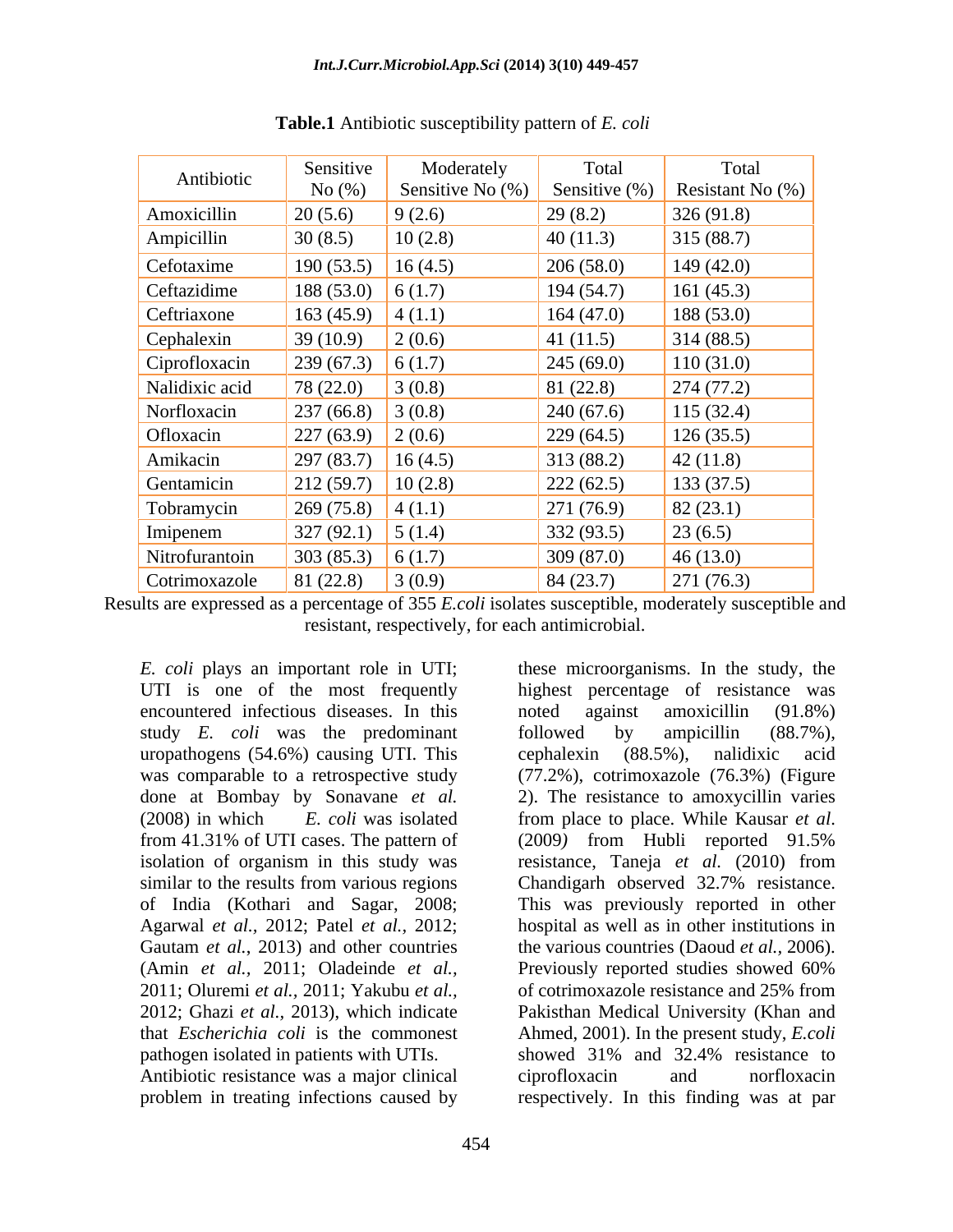respectively), and much higher to the

Third generation cephalosporins were the 2011) and Lafi (Lafi *et al.*, 2012). As a other commonly used antibiotics in the whole *E.coli* in the study area appeared to treatment of UTIs. In the present study  $E$ , be still resistance to ofloxacin  $(35.5\%)$ , coli exhibited  $42\%$  resistance to ciprofloxacin  $(31\%)$ , and norfloxacin cefotaxime and  $53\%$  resistance to  $(32.4\%)$ , which are the common ceftrioxone. Cefotaxime resistance was similar to reports by Kausar *et al*. (2009*)* (59.5%) and ceftrioxone resistance was increased over the years. Resistance rates between the findings of Biswas *et al.* vary from country to country (Sharma *et*  (2006) (22.6%) and Sonavane *et al.* (2008) (74.9%). Therefore, it appears that cephalosporins were still useful in the treatment of UTIs due to *E. coli* in this area. The authors would like to thank the

*E. coli* showed a low resistance to Centre, for the facilities provided to carry nitrofurantoin (13%) in the present study.  $\qquad \qquad$  out the work and the Senior Laboratory This is similar to the reports of Kausar *et* Technologists, *al.* (2009) (15%) and Biswas *et al.* (2006) Thanjavur district, Tamilnadu, India for (9.3%). The reason for low resistance may their consistent support and help in this be that nitrofurantoin was less frequently study. prescribed because of the requirement of sixth hourly dosage and gastrointestinal References disturbances following oral administration. Nitrofurontoin resistance Agarwal, J., Srivastava, S., Singh, M. in western countries was as low as  $0.4$  2012. Pathogenomics of % in the USA (Karlowsky *et al.,* 2002) to

aminoglycosides varies. In this study, observed 37.5% resistance to gentamicin and 11.8% resistance to amikacin. Various other studies reported 5% women in Karbala. Kerbala.J. resistance in non ESBL producing *Pharm. Sci.* 2: 22–34. *E.coli* (Mahesh *et al.,* 2010) to 72.6% resistance in ESBL producing *E. coli* to Pourdangchi, Z., 2011. Study of gentamicin and 5% to 36.6% (Sonavane *et al.,* 2008) to amikacin. Gentamicin and infections and determination of their tobramicin resistance has also increased

with the observation made by Kausar *et* as compared to other studies (Farooqi *et al*. (2009) from Hubli (83% and 85% report of Arjunan *et al.* (2010) from Tirunelvelli (22.3%). sensitivity against UTIs isolates was *al.,* 2000), but amikacin has remained sensitive so far. Moreover, the result in this study of gentamicin and amikacin similarly to studies found in Karbala (Ali, be still resistance to ofloxacin (35.5%), ciprofloxacin (31%), and norfloxacin (32.4%), which are the common antibiotics prescribed for UTIs. The resistance to the antimicrobials has *al.,* 2005).

### **Acknowledgements**

Gangasaras Diagnostic and Research Pattukkottai-614601, study.

# **References**

- 5.7% in the Spain (Garcia *et al.*, 2007). Indian. J. Med. Microbiol., 30: 141–<br>149. Interventing the resistance exhibited by *E.coli* to Ali, M. 2011. Evaluation of antimicrobial 2012. Pathogenomics of uropathogenic *Escherichia coli*. *Indian. J. Med. Microbiol.,* 30: 141 149.
	- Ali, M. 2011. Evaluation of antimicrobial susceptibility and rapid urine screening tests in asymptomatic urinary tract infection in pregnant women in Karbala. *Kerbala.J. Pharm. Sci., 2: 22–34.*
	- Amin, M., Mehdinejad, M. and bacteria isolated from urinary tract susceptibility to antibiotics.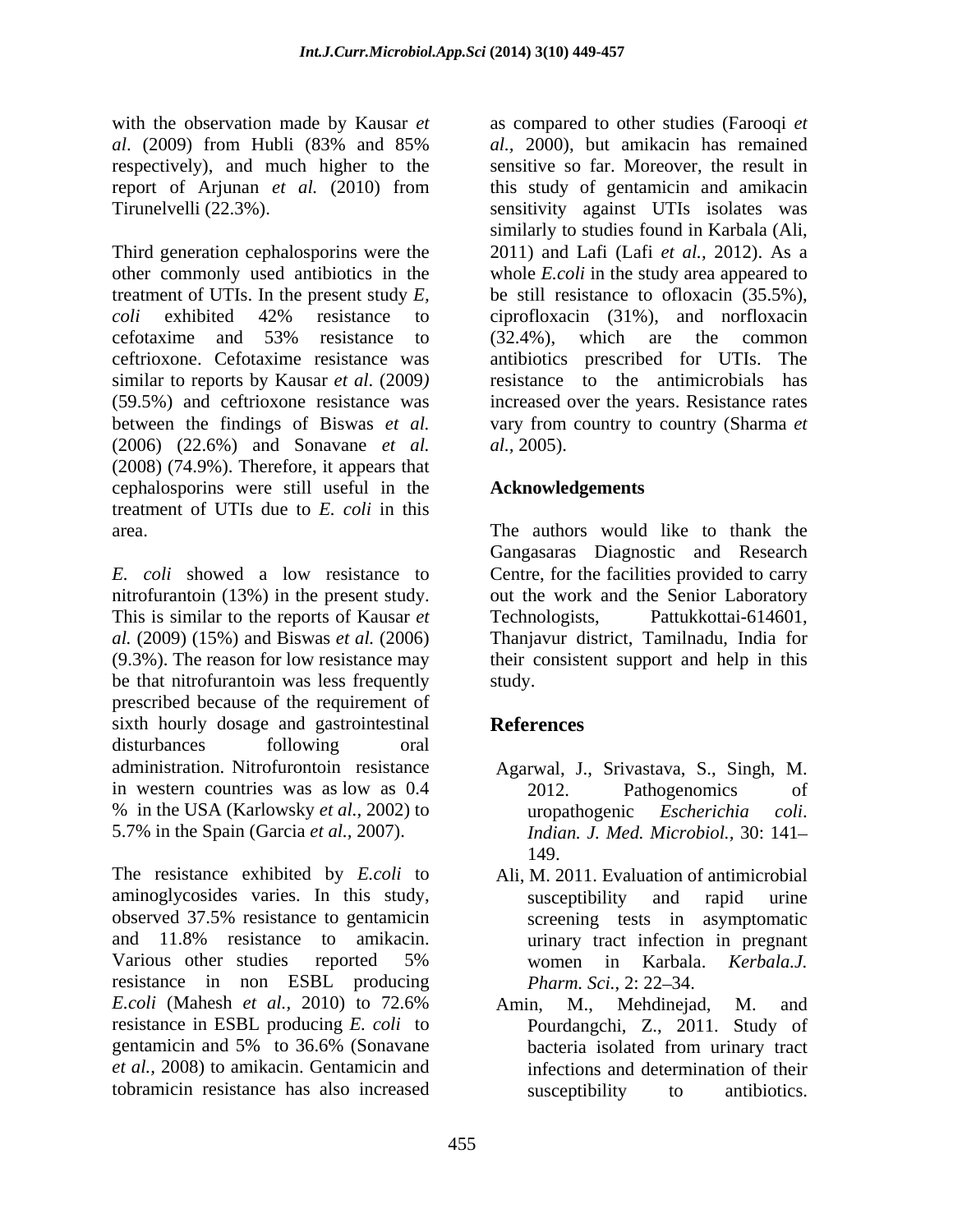- Arjunan, M., Ali, A., Al-Salamah, hospital, Manipal, India. World J. Amuthan, M., 2010. Prevalence and Pharm. Pharm. Sci., 2(3):1141antibiotic susceptibility of 1146.
- Bauer, A.W., Kirby, W.M.M., Sherris, G.J.M.S., 11(1): 20–23
- Biswas, D., Gupta, P., Prasad, R., Singh, V., Arya, M., *et al.,* 2006. Choice of
- Daoud, Z,C., Moubareck, N., Hakime, Karlowsky, J.A., Kelly, L.J., patients: epidemiology and patterns
- Farooqi, B.J., Shareeq, F., Rizvi, Q.K., *Pak. Med. Assoc.,* 50:369–373. 2(2): 59–72.
- Garcia, M.I.G., Munoz, J.L.B., Garcia, J.A.R., 2007. Spanish cooperative pathogens to commonly used *Ameen J. Med. Sci.*, 2(1):41–51.
- 

*Jundishapur. J. Microbiol.,* 2(3): attending outpatient departments at 118 123. kasturba Medical college teaching hospital, Manipal, India. *World J. Pharm. Pharm. Sci.,* 2(3):1141 1146.

- uropathogens in patients from a rural Ghazi, K., Sajjad, A., Sadia, A., 2013. environment, Tamilnadu. Am. J. Frequency of uropathogens in *Infect. Dis.*, 6(2):29–33. **different** gender and age groups. *G.J.M.S.,* 11(1): 20–23
- J.C., Turck, M. 1966. Antibiotic Gupta, K., 2001. Antimicrobial susceptibility testing by a resistance among uropathogens that standardized single disk method. *Am.*  cause community acquired urinary *J. Clin. Pathol.,* 45: 493–496. *Finally Partonial clinical in tract* infection in women: a Gupta, K., 2001. Antimicrobial tract infection in women: a nationwide analysis. *Clin. Infect. Dis.*, 33: 89–94.
- antibiotic for empirical therapy of Harrington, R.D., Hooton, T.M. 2000. acute cystitis in a setting of high Urinary tract infection risk factors antimicrobial resistance. *Indian. J. Med. Sci.* 60(2): 53–58. 3(8): 27–34. and gender. *J. Gend. Specif. Med.*, 3(8): 27–34.
- Doucet, P., 2006. Extended Thornsberry, C., Jones, M.E., Sahm,  $spectrum \beta$ -lactamase producing D.F. 2002. Trends in antimicrobial Enterobacteriaceae in Lebanese ICU of resistance. *J. Gen. App. Microbiol.,* 52(3): 169 178. United States. *Antimicrob. Agents* Karlowsky, J.A., Kelly, L.J., D.F. 2002. Trends in antimicrobial resistance among urinary tract infection isolates of *Escherichia coli* from female outpatients in the *Chemother., 46: 2540-2545.*
- *et al.,* 2000. Changing pattern of Katouli, M. 2010. Population structure of antimicrobial susceptibility of gut *Escherichia coli* and its role in organisms causing community acquired urinary tract infections.*J.* development of extra-intestinal infections. *Iranian J. Microbiol*., 2(2): <sup>59</sup> 72.
- group for the study of antimicrobial MR. 2009. Virulence factors, susceptibility of community serotypes and antimicrobial uropathogens. In vitro susceptibility susceptibility pattern of *Escherichia*  of community-acquired urinary tract *coli* in urinary tract infections.*Al-* Kausar, Y., Chunchanur, S.K., Nadagir, S.D., Halesh, L.H., Chandrasekhar, MR. 2009. Virulence factors, serotypes and antimicrobial
- antimicrobial agents in Spain: a Khan, S.W., Ahmed, A., 2001. comparative multicenter study Uropathogens and their susceptibility (2002- 2004). *J. Chemother.,* 19: pattern: a retrospective analysis. *J.* 263 270. *Pak. Med. Assoc.,* 5(1): 98 100. Khan, S.W., Ahmed, A., 2001.
- Gautam, R., Acharya, A., Nepal, H.P., Kolawale, A.S., Kolawale, O.M., Rimal, B., Shrestha, S. 2013. Urinary Kandaki-Olukemi, Y.T., Babatunde, tract infections in diabetic patients S.K., Kplawale, C.F. 2009. Kolawale, A.S., Kolawale, O.M., S.K., Kplawale, C.F. 2009.